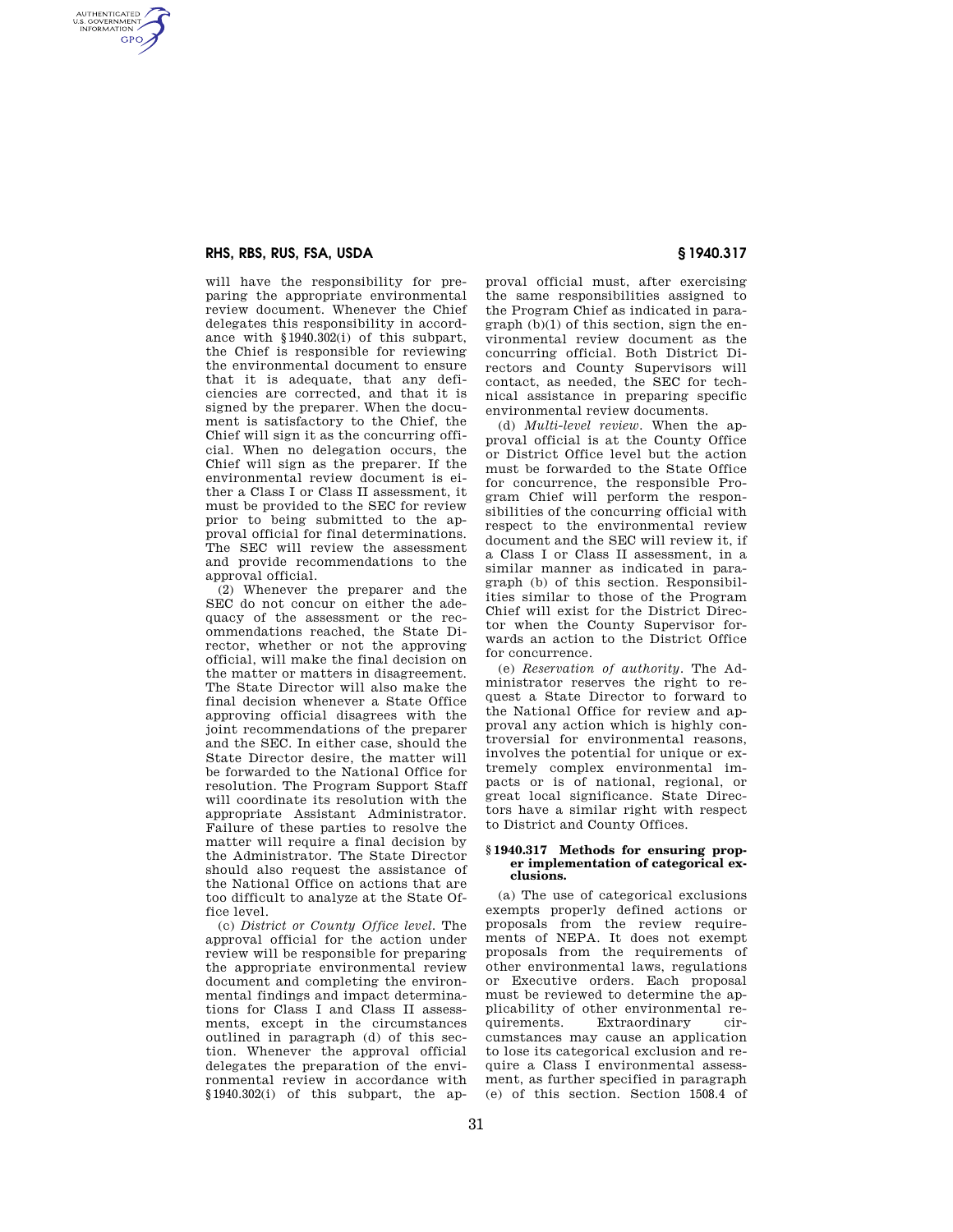CEQ's regulations state that ''any procedures under this section will provide for extraordinary circumstances in which a normally excluded action may have a significant environmental effect.'' For example, an application for approval of a subdivision of four lots is normally excluded from a NEPA review (see  $$1940.310(b)(5)$  of this subpart) but is not exempt from the requirements of Executive Order 11990, ''Protection of Wetlands.'' In the processing of this application, FmHA or its successor agency under Public Law 103–354 must determine if a wetland is to be impacted. Assuming that the development of the proposed subdivision site necessitates the filling of 2 acres of wetland, such a potential wetland impact, under the requirements of §1940.310(a) of this subpart, represents an extraordinary circumstance that causes the application to lose its categorical exclusion. An environmental assessment for a Class I action must then be initiated. This assessment serves the purposes of providing for the extraordinary circumstance by analyzing the degree of potential impact and the need for further study as well as completing and documenting FmHA or its successor agency under Public Law 103–354's compliance with the Executive order. In this particular example, unless an alternative site could not be readily located and the approving official wanted to further pursue consideration of the application, the environmental assessment would determine that there was a significant impact and an EIS would be required. (See §1940.314 of this subpart.)

(b) The approving official for an action will be responsible for ensuring that no action which requires an environmental assessment is processed as a categorical exclusion. In order to fulfill this responsibility, Form FmHA or its successor agency under Public Law 103– 354 1940–22 will be completed for those actions that would normally be categorically excluded and as further defined in paragraph (c) of this section. When Form FmHA or its successor agency under Public Law 103–354 1940–22 must be prepared and the approving official delegates its preparation in accordance with §1940.302(i) of this subpart, the approving official must sign the form as the concurring official. If

# **§ 1940.317 7 CFR Ch. XVIII (1–1–09 Edition)**

that approving official must, prior to approval, forward the action to a District or State Office for review, a second concurrence must be executed by the Program Chief or District Director, as determined by the level of review being conducted. The checklist is filed with the application and serves as FmHA or its successor agency under Public Law 103–354's documentation of compliance with the environmental laws, regulations and Executive Orders listed on the checklist. Whenever the preparer is within the State Office or is in the National Office, the FmHA or its successor agency under Public Law 103– 354 office where the processing of the application was initiated is responsible for providing sufficient site and project information in order to complete the checklist.

(c) Form FmHA or its successor agency under Public Law 103–354 1940–22 need not be completed for all categorical exclusions as defined in §1940.310 of this subpart but only for those listed below. This list identifies the exclusions by their subject heading and paragraph number within §1940.310 of this subpart. Additionally, for the housing assistance exclusion identified in §1940.310(b)(8), for farm programs exclusions listed in  $$1940.310(d)(2)$  and (3), and for community and business programs exclusions processed under  $§1940.310(e)(2)$  of this subpart, a notation must be made in the docket materials or running record for the action by the processing official that the specific criteria of the applicable exclusion have been met for the action under review.

(1) Housing assistance—(b), (1), (2), (3), (5), (7), and (9);

(2) Community and Business Programs—(c)  $(1)$  and  $(2)$ ;

(3) Farm Programs—(d) (1) through  $(11)$ ;

(4) General exclusions—(e)(2), if action covered by exhibit M of the subpart, and (6).

(d) In applying the definition of a categorical exclusion to a project activity, the preparer must consider the following two elements in addition to the specific project elements for which approval is requested.

(1) If the application represents one of several phases of a larger proposal,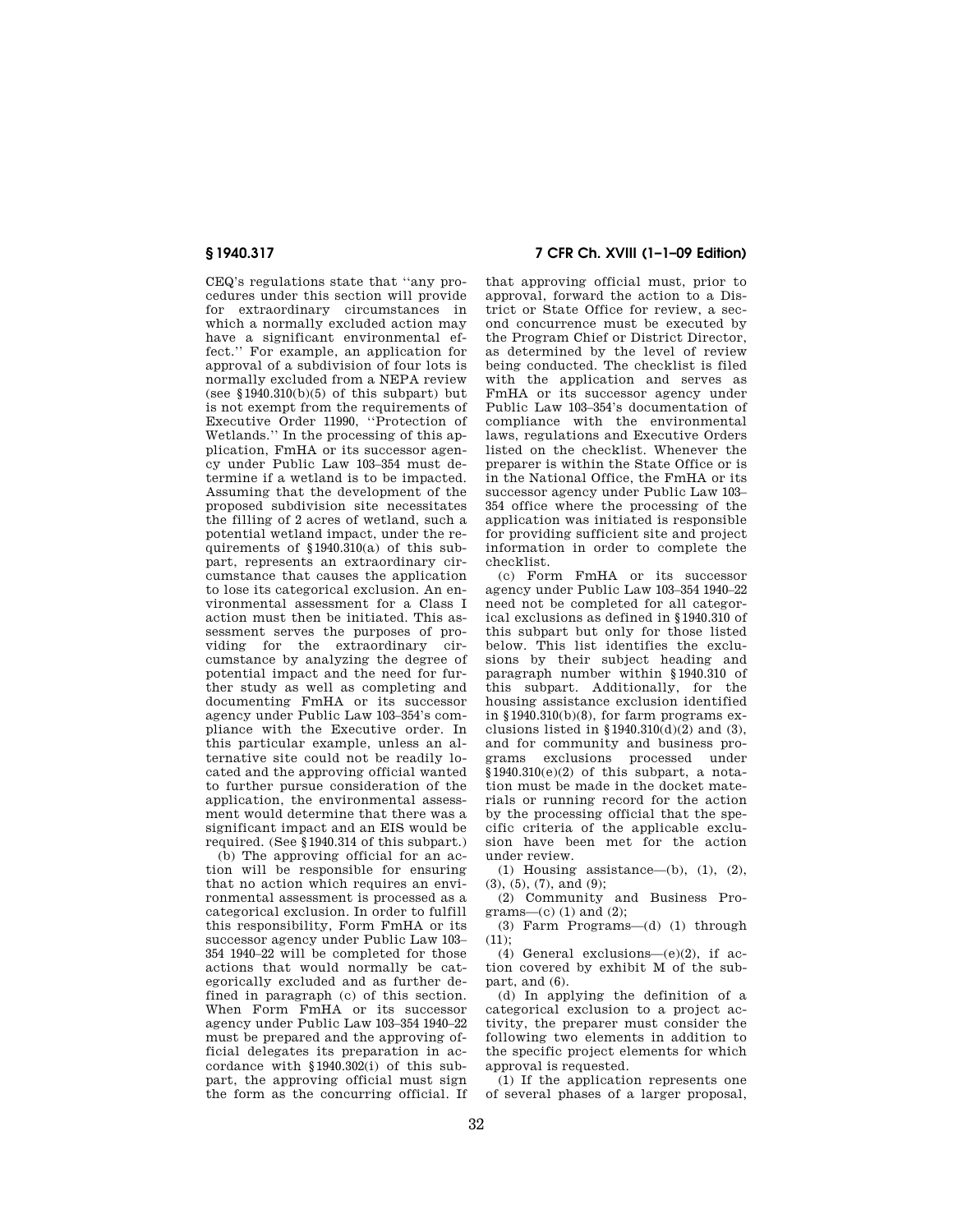the application will undergo the environmental review required for the elements or the size of the total proposal. For example, if approval of a four-lot subdivision is requested and the application evidences or the reviewer knows that additional phases are planned and will culminate in a 16-lot subdivision, the categorical exclusion does not apply and an environmental assessment for a Class I action must be initiated and must address the impact of developing 16 lots. Should the applicant subsequently apply for approval of any of these additional phases, no further environmental assessment will be required as long as the original assessment still accurately reflects the environmental conditions found at the project site and the surrounding areas.

(2) If the application represents one segment of a larger project being funded by private parties or other government agencies, the size and elements of the entire project are used in determining the proper level of environmental assessment to be conducted by FmHA or its successor agency under Public Law 103–354. If an environmental assessment is required, it will address the environmental impacts of the entire project.

(e) Under any one of the following circumstances, an action that is normally categorically excluded loses its classification as an exclusion and must be reviewed in the manner described in paragraph (g) of this section. The following listing corresponds to the list of land uses and environmental resources contained in part 2 of Form FmHA or its successor agency under Public Law 103–354 1940–22.

(1) Wetlands—the proposed action:

(i) Would be located adjacent to a wetland or a wetland is within the project site, and

(ii) The action would affect the values and functions of the wetland by such means as converting, filling, draining, or directly discharging into it;

(2) Floodplains—the proposed action:

(i) Includes or involves an existing structure(s) located within a 100-year floodplain (500-year floodplain if critical action), or

(ii) Would be located within a 100 year floodplain (500-year floodplain if

critical action) and would affect the values and functions of the floodplain by such means as converting, dredging, or filling or clearing the natural vegetation;

(3) Wilderness (designated or proposed)—the proposed action:

(i) Would be located in a wilderness area, or

(ii) Would affect a wilderness area such as by being visible from the wilderness area;

(4) Wild or Scenic River (proposed or designated or identified in the Department of the Interior's nationwide Inventory)—the proposed action:

(i) Would be located within one-quarter mile of the banks of the river,

(ii) Involves withdrawing water from the river or discharging water to the river via a point source, or

(iii) Would be visible from the river; (5) Historical and Archeological Sites (listed on the National Register of Historic Places or which may be eligible for listing)—the proposed action:

(i) Contains a historical or archeological site within the construction site, or

(ii) Would affect a historical or archeological site;

(6) Critical Habitat or Endangered/ Threatened Species (listed or proposed)—the proposed action:

(i) Contain a critical habitat within the project site,

(ii) Is adjacent to a critical habitat, or

(iii) Would affect a critical habitat or endangered/threatened species;

(7) Coastal Barrier Included in Coastal Barrier Resources System—the proposed action would be located within the Coastal Barrier Resources System;

(8) Natural Landmark (listed on National Registry of Natural Landmarks)—the proposed action either:

(i) Contains a natural landmark within the project site, or

(ii) Would affect a natural landmark; (9) Important Farmlands—the proposed action would convert important farmland to a nonagricultural use(s) except when the conversion would result from the construction of on-farm structures necessary for farm operations;